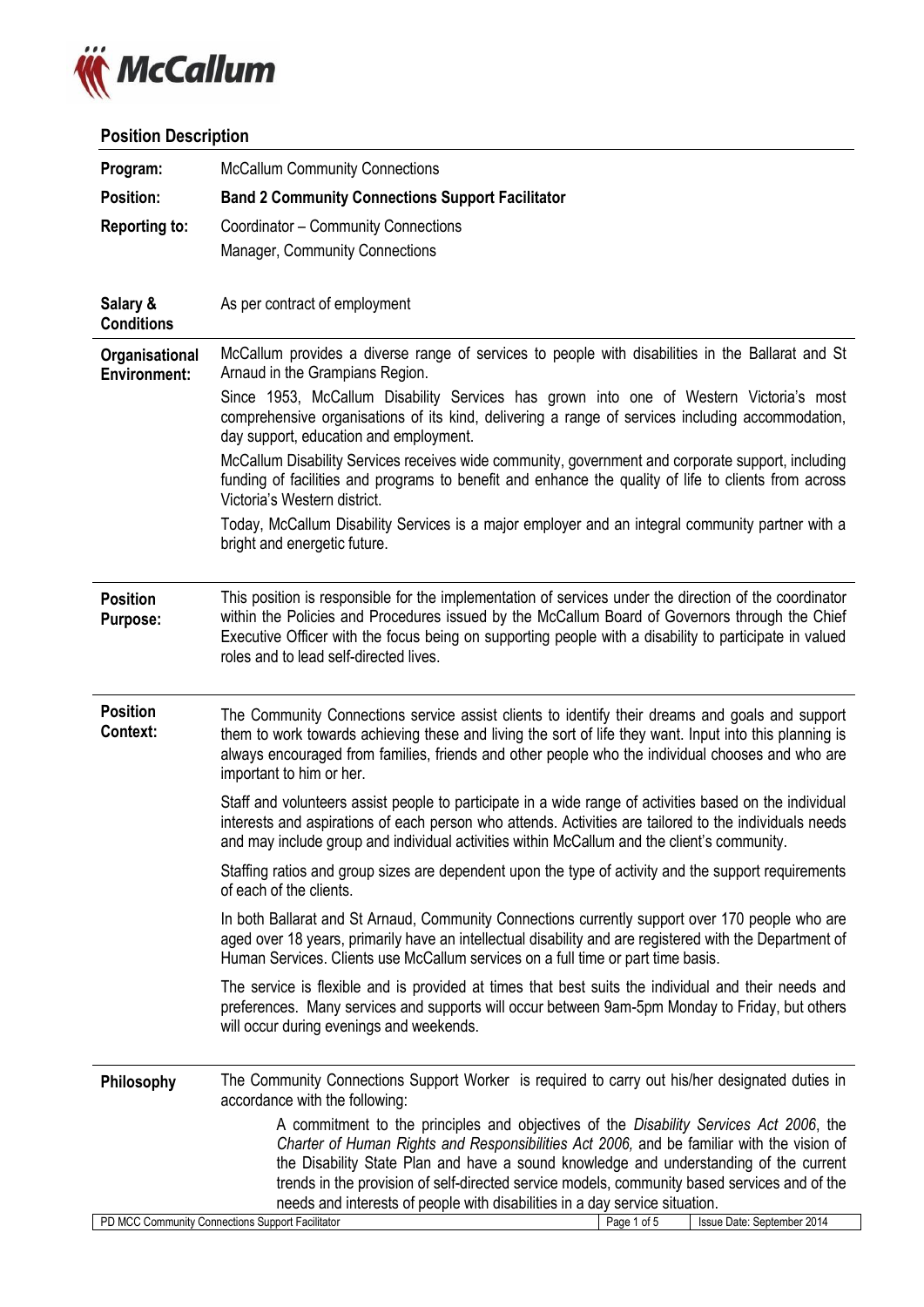Provide a range of activities and supports in a range of locations for people with a disability.

Ensure the delivery of high quality services that meet the needs of each person with a disability, their families and their carers.

Promote community inclusion and person directed support that exceeds the minimum disability standards and are delivered within the available resources.

| <b>McCallum</b><br>Values:         | Integrity:<br>Teamwork:<br><b>Respect:</b><br><b>Quality:</b>                                                                                                                                                                    | In all dealings.<br>To work together to optimise service delivery.<br>Professionalism: In service delivery and relationships.<br>The fundamental principle for the way services are delivered.<br>To deliver services in an environment of continuous quality improvement. |  |  |
|------------------------------------|----------------------------------------------------------------------------------------------------------------------------------------------------------------------------------------------------------------------------------|----------------------------------------------------------------------------------------------------------------------------------------------------------------------------------------------------------------------------------------------------------------------------|--|--|
| <b>Service</b><br>Implementation   | Ensure all supports and services are based on individual client strengths, needs, interests and goals<br>(as per NDIS plans), appropriate staffing ratios and skills, as well as occupational health and safety<br>requirements. |                                                                                                                                                                                                                                                                            |  |  |
|                                    | <b>Community Connections</b>                                                                                                                                                                                                     | Implement client plans, assist in the development and review as requested by Coordinator -                                                                                                                                                                                 |  |  |
|                                    |                                                                                                                                                                                                                                  | Implement behavioural support plans, as requested by Coordinator – Community Connections.                                                                                                                                                                                  |  |  |
|                                    |                                                                                                                                                                                                                                  | Follow up on any client/family queries, concerns and complaints with Coordinator.                                                                                                                                                                                          |  |  |
|                                    | supports are available.                                                                                                                                                                                                          | Maintain a range of relationships with community providers and be familiar with what activities and                                                                                                                                                                        |  |  |
|                                    |                                                                                                                                                                                                                                  | Assist clients to move from group-based and facility-based activities to engage in meaningful<br>activities and valued roles in the community that they deem to be important, wherever possible                                                                            |  |  |
|                                    | Implement strategies that foster mutual partnerships between McCallum, the community and<br>individuals with a disability and their families in conjunction with Coordinator.                                                    |                                                                                                                                                                                                                                                                            |  |  |
|                                    |                                                                                                                                                                                                                                  | Ensure each client is accessing the community using the most independent means possible.                                                                                                                                                                                   |  |  |
|                                    |                                                                                                                                                                                                                                  | Ensure each client is familiar with the process to be used if they have a concern or issue, and that<br>they feel comfortable in exercising their rights and responsibilities                                                                                              |  |  |
|                                    |                                                                                                                                                                                                                                  | Provide assistance with personal care if required and appropriate.                                                                                                                                                                                                         |  |  |
|                                    |                                                                                                                                                                                                                                  | Implement the outcome measurement framework to evaluate the outcomes of people accessing the<br>service, including their families and carers.                                                                                                                              |  |  |
|                                    |                                                                                                                                                                                                                                  | Use data and information to inform service delivery.                                                                                                                                                                                                                       |  |  |
|                                    |                                                                                                                                                                                                                                  | Effectively manage grievance in accordance with McCallum's policy.                                                                                                                                                                                                         |  |  |
|                                    | provide assistance as needed.                                                                                                                                                                                                    | Ensure the administration and dispensing of medication is consistent with McCallum's policies and                                                                                                                                                                          |  |  |
|                                    |                                                                                                                                                                                                                                  | Administer medication once completed the medication competency assessment form.                                                                                                                                                                                            |  |  |
| <b>Teamwork and</b><br>Performance |                                                                                                                                                                                                                                  | Actively participate in the supervision, mentoring and staff appraisal processes.                                                                                                                                                                                          |  |  |
|                                    | relevant, families and carers.                                                                                                                                                                                                   | Under guidance of coordinator Implement services and supports that are consistent with standards<br>of operation, program objectives and individuals plans in consultation with clients, staff and where                                                                   |  |  |
|                                    | PD MCC Community Connections Support Facilitator                                                                                                                                                                                 | Page 2 of 5<br>Issue Date: May 2018                                                                                                                                                                                                                                        |  |  |

## **Duties and Responsibilities:**

PD MCC Community Connections Support Facilitator **Page 2 of 5** Issue Date: May 2018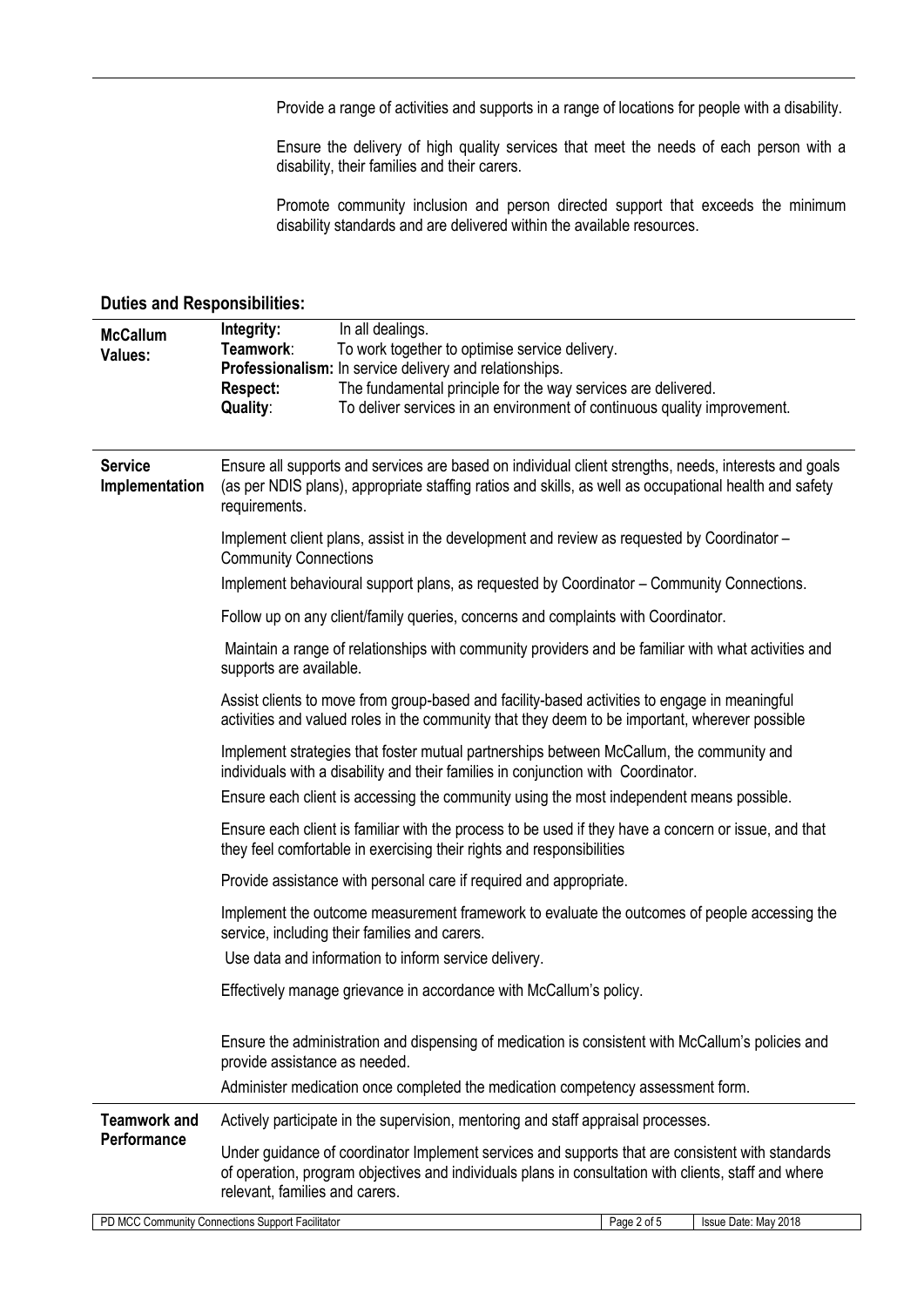|                                                 | Support the orientation and training of new staff members and volunteers.                                                                                                                                                                                                                            |
|-------------------------------------------------|------------------------------------------------------------------------------------------------------------------------------------------------------------------------------------------------------------------------------------------------------------------------------------------------------|
|                                                 | Work cooperatively as part of the Communication Connections team and contribute to a positive<br>work culture.                                                                                                                                                                                       |
|                                                 | Work positively with other McCallum personnel.                                                                                                                                                                                                                                                       |
|                                                 | Continue to learn and develop your skills and keep up to date with relevant policies in relation to<br>legislation, theory and practice within the disability field and participate in staff development on an<br>ongoing basis.                                                                     |
|                                                 | Attend and participate in staff meetings and training as requested                                                                                                                                                                                                                                   |
|                                                 | Confidently raise concerns or issues with other staff or management and follow-up and implement<br>any required action.                                                                                                                                                                              |
| Networks-                                       | Build and maintain positive relationships with other McCallum programs and external networks                                                                                                                                                                                                         |
| Internal &<br><b>External</b><br>Administration | Maintain positive relationships and networks in the community to increase the opportunities<br>available for clients.                                                                                                                                                                                |
|                                                 | Complete all required tasks in an effective and timely manner.                                                                                                                                                                                                                                       |
| & Time<br><b>Management</b>                     | Maintain documentation required legislatively and organisationally including timesheets accurately<br>and in a timely manner.                                                                                                                                                                        |
|                                                 | Produce written/electronic documentation of a high standard.                                                                                                                                                                                                                                         |
| <b>Policies &amp;</b><br><b>Practice</b>        | Demonstrate a practical understanding of the requirements of the Disability Act 2006 and the Charter<br>of Human Rights and Responsibilities Act 2006, take responsibility for ensuring all practices within<br>your allocated service comply with McCallum's legislative and regulatory obligations |
|                                                 | Implement all requirements of the State and Federal privacy legislation                                                                                                                                                                                                                              |
|                                                 | Be involved and contribute to the quality improvement processes in line with the Quality Framework<br>for disability services in Victoria and implement all necessary practices.                                                                                                                     |
|                                                 | Demonstrate an understanding of all McCallum's Policies and Procedures and comply with them at<br>all times                                                                                                                                                                                          |
|                                                 | Any other duties as directed that are in line with McCallum policy                                                                                                                                                                                                                                   |
| Quality                                         | Identify and implement quality improvement activities.                                                                                                                                                                                                                                               |
|                                                 | Comply with the quality system relating to service delivery and continuous improvements.                                                                                                                                                                                                             |
|                                                 | Understand and apply all relevant procedural and legislative guidelines, policies and standards<br>arising from that legislation and policy.                                                                                                                                                         |
|                                                 | Support the effective introduction of personal outcome measurements for all service users and assist<br>with the development of service and individual planning that responds to personal goals and<br>aspirations.                                                                                  |
|                                                 | Actively support and be involved in strong and effective client consultation and participation.                                                                                                                                                                                                      |
|                                                 | Contribute and comply with the maintenance and improvement of McCallum's quality management<br>system as required.                                                                                                                                                                                   |
|                                                 | Exhibit a commitment to continuous quality improvement to all staff within day programs.                                                                                                                                                                                                             |
|                                                 | At all times act in a manner that is professional.                                                                                                                                                                                                                                                   |
| OH&S                                            | Identify, document and report any OH&S issue.                                                                                                                                                                                                                                                        |
|                                                 | Comply with all McCallum's OH&S policies and procedures at all times.                                                                                                                                                                                                                                |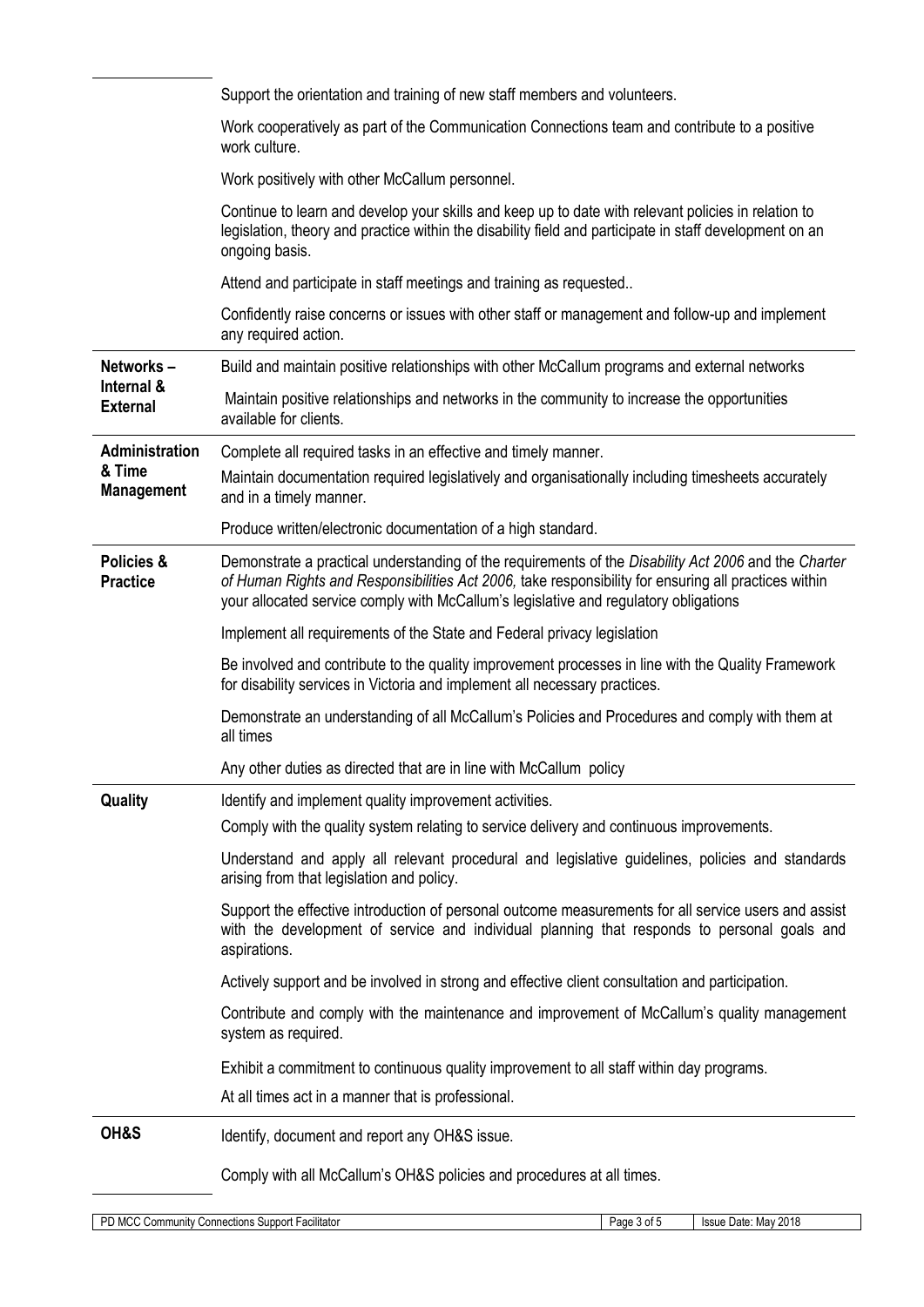Undertake all work practices in a safe manner.

Report any injury in the appropriate manner i.e. an Incident Report or Injury Register (as relevant).

Ensure all equipment that is provided for OH&S reasons is utilised appropriately.

Ensure all equipment that is provided with OH&S features are used utilising those features.

Act promptly to have any repairs and equipment required for OH&S repaired that is not in a safe working order or requires repairs.

Take responsibility for your own actions and take all steps to ensure your own safety and/or the safety of others

#### *To be responsible for other tasks assigned from time to time by the Coordinator- Community Connections, Manager- Community Services.*

#### **Physical Requirements**

This position may occasionally involve some physical work/manual handling tasks such as when assisting staff to assist clients at times with their mobility and personal care etc. This may include bending, stretching, pushing and pulling. No client is to be lifted without the use of a lifter but manual handling is still required to assist some clients in a range of situations.

Equipment may also need to be carried or moved as required.

#### **Selection Criteria**

- Certificate IV Disability Studies, Community Development or equivalent is preferred
- Demonstrated experience in disability services or similar human service sector, with a particular focus on individual supports
- A willingness and ability to form effective working relationships with people with a disability in ways that uphold their rights, maximise their independence and opportunities and support them to lead the life they want.
- Sound interpersonal and good listening skills
- An ability to resource and gain an understanding of services and supports
- Demonstrated commitment to working as part of a team as well as being able to work unsupervised
- An understanding of the principles of the *Disability Act 2006, the Charter of Human Rights and Responsibilities Act 2006* and other relevant legislation and current practice
- Understanding of and a commitment to the delivery of services to people with a disability in line with the guiding principles of the State Disability Plan 2002-2012 and the Quality Framework.
- Sound verbal and written communication skills
- Relevant computer skills such as; word, publisher, excel etc or the ability to learn new software
- Current Drivers Licence.
- Current National Police Check
- $\bullet$